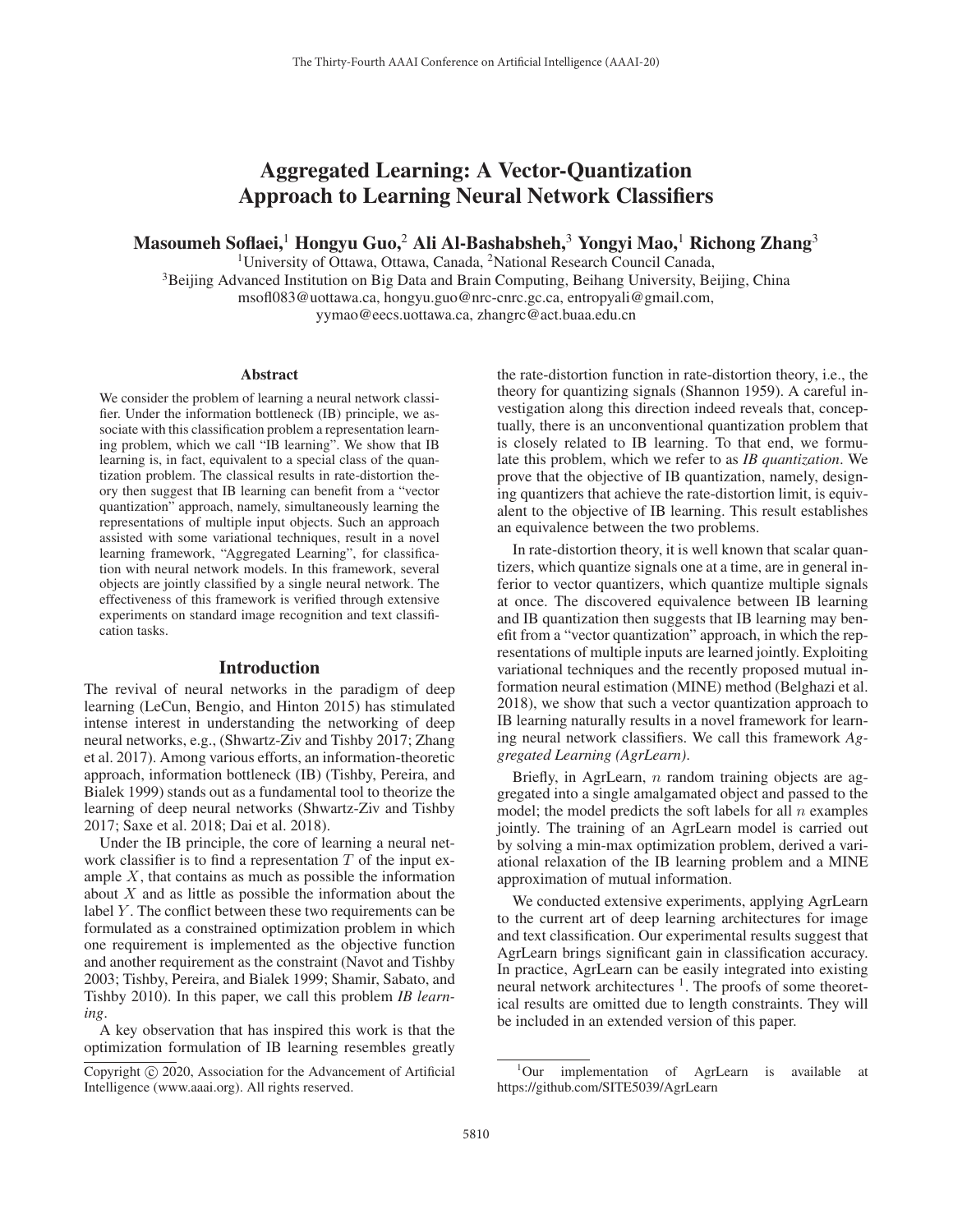# Information Bottleneck Learning

The overall context of this work is a classification setting, where we let  $X$  denote the space of objects to be classified and  $\mathcal Y$  denote the space of class labels. Assume that the objects and labels are distributed according to an unknown distribution  $p_{XY}$  on  $\mathcal{X} \times \mathcal{Y}$ , where instead we are given a set  $\mathcal{D} := \{(X_1, Y_1), \ldots, (X_N, Y_N)\}\$  of i.i.d samples from  $p_{XY}$ . The objective of learning here is to find a classifier from  $D$  that classifies  $X$  into its label  $Y$ .

Central to this classification problem is arguably the following representation learning problem: Find a representation of  $X$  that only contains the information about  $X$  relevant to its class label Y . Such a problem can be naturally formulated using the information bottleneck principle (Tishby, Pereira, and Bialek 1999) and will be referred to as the *Information Bottleneck (IB) learning* problem.

In IB learning, one is interested in learning a representation T of X in some space  $\mathcal T$  such that the mutual information  $I(X;T)$  between X and T is as small as possible whereas the mutual information  $I(Y;T)$  between T and the class label Y is as large as possible. Such a representation is sensible since it aims at squeezing away all information in  $X$ that is irrelevant to the classification task while keeping the relevant information intact. Intuitively, minimizing  $I(X;T)$ forces the model not to over-fit to the irrelevant features of X, whereas maximizing  $I(Y;T)$  extracts all features useful for the classification task. The two optimization objectives are in conflict with each other. A natural formulation to the IB learning problem is to consider one objective as the optimization objective and the other as a constraint. This gives rise to the following constrained optimization problem, subject to the Markov chain  $Y - X - T$ , find

$$
\widehat{p}_{T|X} = \arg\min_{p_{T|X}:I(X;T)\leq A} - I(Y;T),\tag{1}
$$

for a nonnegative value A, or equivalently,

$$
\widehat{p}_{T|X} = \arg\min_{p_{T|X}: I(Y;T)\ge A'} I(X;T),\tag{2}
$$

for a nonnegative value A . The Markov chain assumption ensures that any information in feature  $T$  about label  $Y$  is obtained from  $X$  only. For later use, we denote the minimum mutual information in (2) as  $R_{\text{IBL}}(A')$ , i.e.,

$$
R_{\text{IBL}}(A') = \min_{p_{T|X}: I(Y;T) \ge A'} I(X;T). \tag{3}
$$

We note that solving this IB learning problem, i.e., obtaining the optimal  $\hat{p}_{T|X}$  and its corresponding bottleneck<br>representation  $T$  does not extendingly solve the eleccify representation  $T$  does not automatically solve the classification problem. It is still required to build a classifier that predicts the class label Y based on the representation T of X. Nonetheless later in this paper, we will show that solving a variational approximation of the IB learning problem may, in fact, provide a direct solution to the classification problem of interest.

## Information Bottleneck Quantization

We now formulate the *Information Bottleneck (IB) quantization problem*. Our objective in this section is to show that the IB quantization and IB learning problems are equivalent.

Let  $(X_1, Y_1), (X_2, Y_2), \ldots, (X_n, Y_n)$  be drawn i.i.d from  $p_{XY}$ . The sequences  $(X_1, X_2, \dots, X_n)$  and  $(Y_1, Y_2, \dots, Y_n)$  are denoted by  $X^n$  and  $Y^n$ , respectively.

An  $(n, 2^{nR})$  *IB-quantization code* is a pair  $(f_n, g_n)$ in which  $f_n$  maps each sequence  $X^n$  to an integer in  $\{1, 2, \cdots, 2^{nR}\}\$  and  $g_n$  maps an integer in  $\{1, 2, \cdots, 2^{nR}\}\$ to a sequence  $T^n := (T_1, T_2, \cdots, T_n) \in \mathcal{T}^n$ . Using the standard nomenclature in quantization, the quantity  $R$  is referred to as the *rate* of the code and n as the *length* of the code. Using this code,  $f_n$  encodes the sequence  $X^n$  as the integer  $f_n(X^n)$  and  $g_n$  reconstructs  $X^n$  as a representation  $T^n := g_n(f_n(X^n)).$ 

Unlike standard quantization problems, the IB quantization problem uses a distortion measure that may depend on the code. To that end, for any  $x \in \mathcal{X}$ ,  $t \in \mathcal{T}$  and any two conditional distributions  $q_{Y|X}$  and  $q_{Y|T}$ , define

$$
d_{\text{IB}}(x, t; q_{Y|X}, q_{Y|T}) := \text{KL}(q_{Y|X}(.|x) || q_{Y|T}(.|t)), \quad (4)
$$

where  $KL(.||.)$  is the Kullback–Leibler (KL) divergence.

Note that the code  $(f_n, g_n)$ , together with  $p_{XY}$ , induce a joint distribution over the Markov chain  $Y^n = X^n - T^n$ . Under this joint distribution the conditional distributions  $p_{Y_i|X_i}$ and  $p_{Y_i|T_i}$  are well defined for each  $i = 1, 2, ..., n$ . Hence, given the code  $(f_n, g_n)$  and for any two sequences  $x^n \in \mathcal{X}^n$ and  $t^n \in \mathcal{T}^n$ , their *IB distortion* is defined as:

$$
\overline{d}_{\text{IB}}(x^n, t^n) := \frac{1}{n} \sum_{i=1}^n d_{\text{IB}}(x_i, t_i; p_{Y_i|X_i}, p_{Y_i|T_i}), \quad (5)
$$

We note that the quantity  $\overline{d}_{IB}(x^n, t^n)$  measures a "loss of information about Y" when the code  $(f_n, g_n)$  is used to represent  $x^n$  as  $t^n$ . Specifically, consider the source coding problem of compressing  $Y^n$  based on observing  $X^n = x^n$ . If the conditional distribution  $p_{Y_i|X_i}(\cdot|x_i)$  for each i is mistaken as  $p_{Y_i|T_i}(\cdot|t_i)$  in the design of the source code, the average additional coding overhead per Y -symbol is precisely  $\overline{d}_{\text{IB}}(x^n, t^n)$ .

Using this distortion measure, the *IB quantization problem* is to find a code  $(f_n, g_n)$  having the smallest rate R subject to the constraint  $\mathbb{E}\overline{d}_{\text{IB}}(X^n, T^n) \leq D$ , where  $\mathbb E$  denotes expectation. For given  $p_{XY}$  and  $\mathcal T$ , a rate distortion pair  $(R, D)$  is called *achievable* if  $\mathbb{E} \overline{d}_{IB}(X^n, T^n) \leq D$ for some sequence of  $(f_n, g_n)$  codes. As usual, the *ratedistortion* function for the IB quantization problem, which we denote by  $R_{\text{IBO}}(D)$ , is defined as the smallest rate R such that  $(R, D)$  is achievable.

**Theorem 1** *Given*  $p_{XY}$  *and*  $T$ *, the rate-distortion function for the IB quantization problem can be written as*

$$
R_{\rm IBQ}(D) = \min_{p_{T|X} : \mathbb{E}d_{\rm IB}(X,T) \le D} I(X;T)
$$
 (6)

*where the expectation is defined as*

$$
\mathbb{E}d_{\text{IB}}(X,T) := \sum_{x,t} d_{\text{IB}}(x,t;p_{Y|X},p_{Y|T}) p_{XT}(x,t).
$$

This theorem provides a limit on the achievable rates of the IB quantization problem. We note that this result was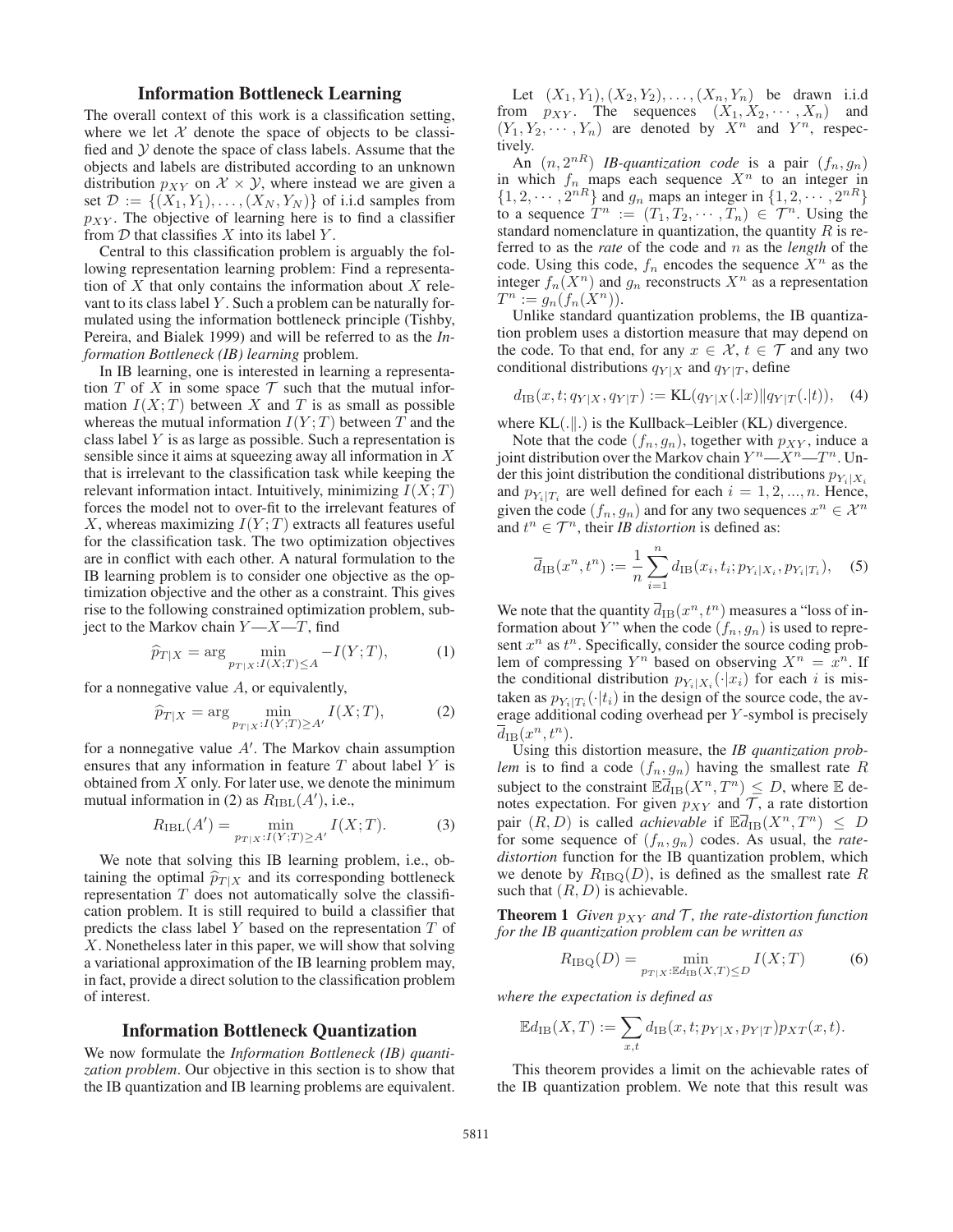first shown in (Navot and Tishby 2003). However in (Navot and Tishby 2003), the result relies on the assumption that  $|\mathcal{T}| \geq |\mathcal{X}| + 2$ , whereas in this theorem the condition is removed.

The form of the rate-distortion function  $R_{IBQ}$  for the IB quantization problem given in Theorem 1 resembles greatly the optimal objective of IB learning  $R_{\rm IBL}$  in (3). More precisely, we have

**Theorem 2** 
$$
R_{\text{IBL}}(A') = R_{\text{IBQ}}(I(X;Y) - A')
$$

*Proof:* We have

$$
\mathbb{E}d_{\text{IB}}(X,T) := \sum_{x,t} d_{\text{IB}}(x,t; p_{Y|X}, p_{Y|T}) p_{XT}(x,t)
$$

$$
= I(X;Y) - I(Y;T)
$$

where the second equality is by the definition of  $d_{\text{IB}}$  and the Markov chain  $Y - X - T$  assumption. Hence, we may rewrite (6) in Theorem 1 as

$$
R_{\text{IBQ}}(D) = \min_{p_{T|X}: I(X;Y) - I(Y;T) \le D} I(X;T)
$$
  
= 
$$
\min_{p_{T|X}: I(Y;T) \ge I(X;Y) - D} I(X;T)
$$
  
= 
$$
R_{\text{IBL}}(I(X;Y) - D)
$$

The theorem follows by substituting  $A' := I(X; Y) - D$ .  $\Box$ <br>This theorem relates the IB learning and IB quantization

This theorem relates the IB learning and IB quantization problems, where we note that  $I(X; Y)$  is a constant that only depends on  $p_{XY}$ . By this theorem, solving the IB learning problem where the information about  $Y$  contained in  $T$ needs to be no less than  $A'$  is equivalent to solving the IB quantization problem so that the distortion is no more than  $I(X;Y) - A'$ .

## Variational Approach to IB Learning

Having established the equivalence between IB learning and IB quantization, we now turn to solve the IB learning problem. The objective of this section is to develop a variational approach to this problem which not only provides a bottleneck representation  $T$  for  $X$  but also leads to a classifier for the classification problem at hand. We note that the results presented in this section also underlies the "variational information bottleneck" approach of (Alemi et al. 2016).

We first establish the following result.

**Theorem 3** *Under any distribution*  $p_{YXT}$  *that satisfies the Markov chain* Y *—*X*—*T*, we have*

$$
I(Y;T) \geq \mathbb{E}_{(x,y)\sim p_{XY}, \atop t\sim p_{T|X}(\cdot|x)} \log q_{Y|T}(y|t) + H(Y) \quad (7)
$$

*for any conditional distribution*  $q_{Y|T}$  *of a random variable on* Y *conditioned on* T*. In addition, the above inequality holds with equality if and only if*  $q_{Y|T}$  *is equal to*  $p_{Y|T}$ *.* 

As a consequence of this theorem, the mutual information  $I(Y;T)$  can be written as

$$
I(Y;T) = \max_{q_{Y|T}} \mathbb{E}_{\substack{(x,y) \sim p_{XY}, \\ t \sim p_{T|X}(\cdot|x)}} \log q_{Y|T}(y|t) + H(Y).
$$

Substituting this in the IB learning problem as formulated in (1), we have

$$
\hat{p}_{T|X} = \arg \min_{p_{T|X}: I(X;T) \le A} -I(Y;T)
$$
\n
$$
= \arg \min_{\substack{p_{T|X}: \atop I(X;T) \le A}} \left\{ -\max_{q_{Y|T}} \mathbb{E}_{(x,y) \sim p_{XY}, \atop t \sim p_{T|X}(\cdot|x)} \log q_{Y|T}(y|t) \right\}
$$
\n
$$
= \arg \min_{\substack{p_{T|X}: \atop P_{T|X}(\cdot|x) \sim p_{Y|X}(\cdot|x) \\ I(X;T) \le A}} \left\{ -\mathbb{E}_{(x,y) \sim p_{XY}, \atop t \sim p_{T|X}(\cdot|x) \sim p_{Y|X}(\cdot|x)} \log q_{Y|T}(y|t) \right\}
$$

Now suppose we have a neural network representing the mapping  $p_{T|X}$  and that we represent  $q_{Y|T}$  using another network. Then we may construct an overall network by concatenating the two networks. Specifically, each object  $x$  will be first passed to the network  $p_{T|X}$ , and the output T of the network is passed to the network  $q_{Y|T}$ . If the true class label  $y$  is modeled as being generated from this concatenated network, it is easy to see that the cross-entropy loss  $\ell_{\text{CE}}$  of the network is the expectation above, i.e.,

$$
\ell_{\text{CE}} = -\mathbb{E}_{(x,y)\sim p_{XY}, t\sim p_{T|X}(\cdot|x)} \log q_{Y|T}(y|t). \tag{8}
$$

 $\ell_{\text{CE}} = -\mathbb{E}_{(x,y)\sim p_{XY}, t\sim p_{T|X}(\cdot|x)} \log q_{Y|T}(y|t).$  (8)<br>In other words, the IB learning problem can be formulated as solving the following optimization problem:

$$
\min_{p_{T|X}, q_{Y|T}} \ell_{\text{CE}}\left(p_{T|X}, q_{Y|T}\right) \text{ subject to } I(X;T) \le A \tag{9}
$$

Hence, introducing a Lagrange multiplier, subsequently we will focus on the following unconstrained problem

$$
\min_{p_{T|X}, q_{Y|T}} \ell_{\text{CE}}\left(p_{T|X}, q_{Y|T}\right) + \alpha I(X;T) \tag{10}
$$

for nonnegative  $\alpha$ .

An apparent advantage of this approach to IB learning is that when the optimization problem (10) is solved, not only is the bottleneck representation  $T$  found, but also the entire classification network is obtained.

It is worth noting that the variational formulation (10) of IB learning can be viewed as a generalization of learning with standard neural networks under the cross-entropy loss. Specifically, learning with standard neural networks is a reduction of (10) in which the standard neural network contains no term  $\alpha I(X;T)$ , or equivalently has  $\alpha = 0$ .

The generalization of learning with standard neural networks to the formulation of IB learning in (10) is arguably beneficial in two respects:

- 1. The  $\alpha I(X;T)$  regularization term in (10) serves to control the model complexity so as to reduce the generalization gap.
- 2. Generalizing the deterministic map from X to T in standard neural networks to a stochastic one in (10) minimizes the cross-entropy loss  $\ell_{\text{CE}}$  over a larger space; this potentially allows further decrease of  $\ell_{\text{CE}}$ , thereby achieving better classification accuracy. We note that the "Deep Variational Information Bottleneck" (DVIB) approach of (Alemi et al. 2016), not necessarily motivated by the same reason, uses the same variational bound of  $I(Y;T)$  and arrives at the same formulation as (10).

In the remainder of this paper, we present a new strategy, termed "Aggregated Learning", to implement the IB learning formulation (10).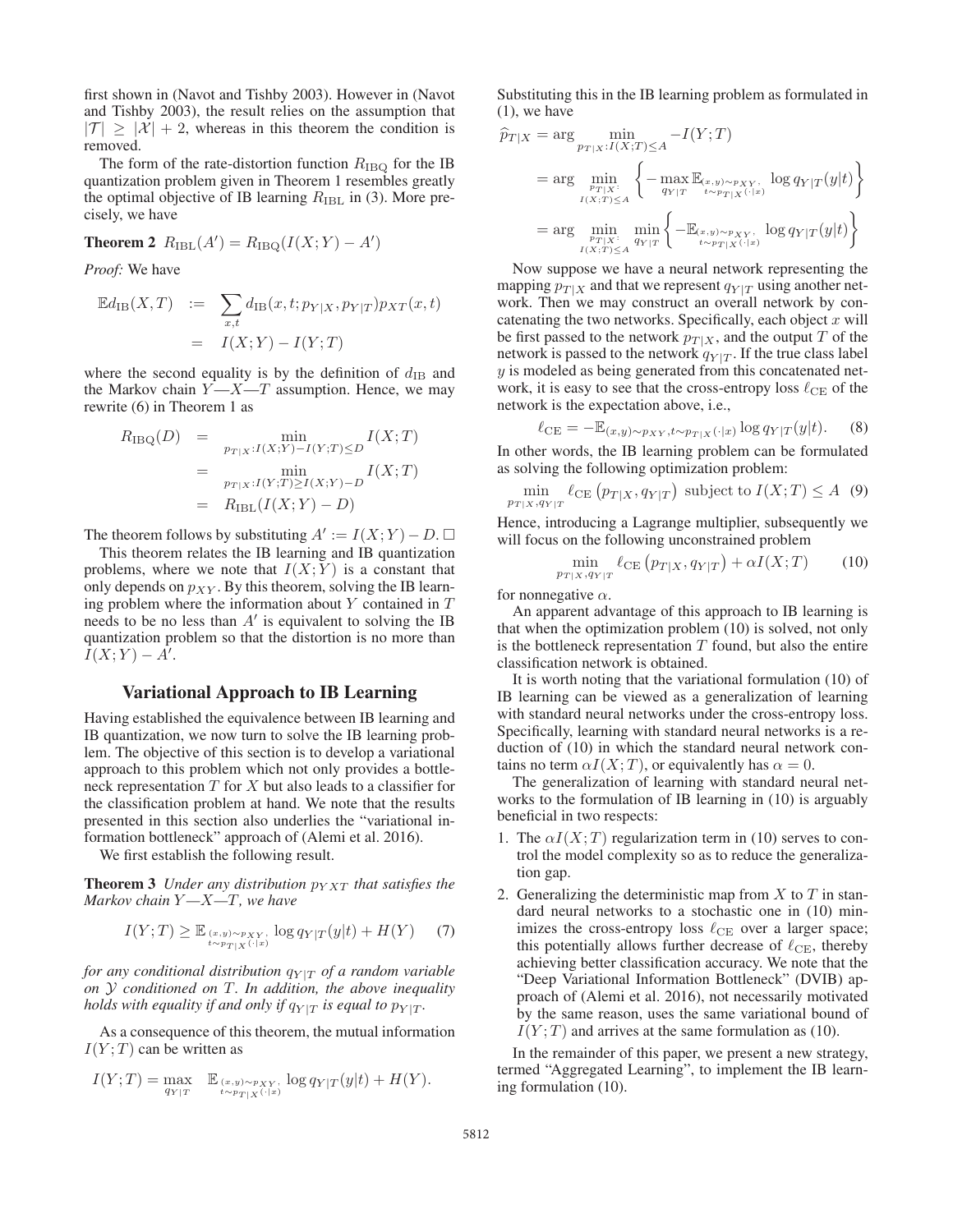# Aggregated Learning (AgrLearn)

We now introduce the Aggregated Learning (AgrLearn) framework for learning with neural networks. We will stay with the IB learning formulation of (10) while keeping in mind that it results from a variational approximation of the formulation in (1).

Recall from Theorem 1 that the IB learning problem is equivalent to the IB quantization problem. In the classical rate-distortion theory (Shannon 1959), it is well known that in order to achieve the rate-distortion limit of quantization, in general, one must consider the use of *vector quantizers*.

In the context of IB quantization, a *vector quantizer* is an IB-quantization code  $(f_n, g_n)$  with  $n > 1$  whereas a scalar quantizer is an IB-quantization code  $(f_n, g_n)$  with  $n = 1$ quantizer is an IB-quantization code  $(f_n, g_n)$  with  $n = 1$ .<br>From rate-distortion theory better quantizers result from us-From rate-distortion theory, better quantizers result from using quantization codes with larger length  $n$ . In particular, in order to achieve the rate-distortion function, it is in general required that the length  $n$  of the rate-distortion code be made asymptotically large.

Note that a scalar IB-quantization code  $(f_1, g_1)$  maps X to  $T$  by

$$
T = g_1(f_1(X)) := (g_1 \circ f_1)(X).
$$

 $T = g_1(f_1(X)) := (g_1 \circ f_1)(X)$ .<br>Under the equivalence between IB quantization and IB learning, the mapping  $g_1 \circ f_1$  induced by the scalar quantizer  $(f_1, g_1)$  essentially defines a conditional distribution  $p_{T|X}$  in IB learning, which simply reduces to the deterministic function  $g_1 \circ f_1$ . On the other hand, in learning with a standard neural network, the deterministic mapping, say  $h$ , from the input space X to the bottleneck space  $\mathcal T$  (which could refer to the space of feature representation at any intermediate layer of the network), can be regarded as implementing a scalar IB-quantization code  $(f_1, g_1)$  with

$$
g_1 \circ f_1 = h
$$

 $g_1 \circ f_1 = h.$ <br>The superiority of vector quantizers to scalar quantizers then motivates us to develop a vector-quantization approach to IB learning, which we call Aggregated Learning or Agr-Learn in short. – Like a vector quantizer, which quantizes  $n$ signals simultaneously, AgrLearn classifies  $n$  input objects jointly at the same time, the details of which are given below.

The framework of AgrLearn consists of two networks, which we refer to as the "main network" and the "regularizing network" respectively.

#### The Main Network

The main network takes as its input the concatenation of  $n$ objects  $(X_1, X_2, \ldots, X_n) := X^n$ . Such a concatenated input will be referred to as an "n-fold aggregated input".

The main network consists of two parts, as seen in Figure 1. The first part, or the "pre-bottleneck" part, implements a deterministic mapping  $h : \mathcal{X}^n \to \mathcal{T}^n$  that maps an aggregated input  $X^n$  to an "aggregated bottleneck"  $T^n$  via

$$
T^n := (T_1, T_2, \dots, T_n) := h(X^n).
$$
\nThe second part, or the "post-bottleneck" part, implements

a stochastic mapping  $q_{Y^n|T^n}$  from  $T^n$  to  $\mathcal{Y}^n$  that factorizes according to

$$
q_{Y^n|T^n}(y^n|t^n) := \prod_{i=1}^n q_{Y_i|T^n}(y_i|t^n)
$$
 (12)

Overall the main network expresses a stochastic mapping from  $\mathcal{X}^n$  to  $\mathcal{Y}^n$ , which can be expressed as

$$
q_{Y^n|X^n}(y^n|x^n) := \prod_{i=1}^n q_{Y_i|T^n}(y_i|h(x^n)) \qquad (13)
$$

On the main network as specified by (13), define

$$
\ell_{\mathrm{CE}}^{(n)} := -\mathbb{E}_{x^n y^n \sim p_{XY}^{\otimes n}} \log q_{Y^n | X^n}(y^n | x^n) \qquad (14)
$$

where  $p_{XY}^{\otimes n}$  is the distribution on  $(\mathcal{X} \times \mathcal{Y})^n$  induced by drawing *n* samples i.i.d. from  $p_{XY}$ . Clearly  $\ell_{CE}^{(n)}$  is nothing more than the cross-entropy loss of the network's predictive distribution  $q_{Y^n|X^n}$  for the aggregated input  $X^n$  with respect to their labels  $Y<sup>n</sup>$ . As we will be minimizing this cross-entropy loss function, we next discuss its properties.

Following Theorem 3,

$$
\ell_{\text{CE}}^{(n)} \ge nH(Y) - I(Y^n; T^n). \tag{15}
$$

and if the post-bottleneck network component  $q_{Y^n|T^n}$  has sufficient capacity, then

$$
\min_{q_{Y^n|T^n}} \ell_{\mathrm{CE}}^{(n)} = nH(Y) - I(Y^n;T^n)
$$

That is if the post-bottleneck component has sufficient capacity, then minimizing  $\ell_{\text{CE}}^{(n)}$  over the entire main network also maximizes  $I(Y^n; \tilde{T}^n)$ .

## The Regularizing Network

The regularizing network is essentially a mutual information neural estimator (MINE) network (Belghazi et al. 2018), which serves to estimate  $I(X;T)$  and penalizes it during the training of the main network. For a careful development of MINE, the reader is referred to (Belghazi et al. 2018). Here we only give a brief description.

**MINE in a Nutshell** Suppose that  $U$  and  $V$  are two spaces and that there is a joint distribution  $p_{UV}$  on  $\mathcal{U} \times \mathcal{V}$  defining a pair  $(U, V)$  of random variables. Suppose that we can perform i.i.d. sampling of  $p_{UV}$  and we wish to estimate the mutual information  $I(U;V)$  from the samples. In the framework of MINE, a family  $\Gamma$  of functions is constructed as a neural network, where each  $\gamma \in \Gamma$  is a function mapping  $U \times V$  to the set R of real numbers. Then due to dual representation of KL divergence (Donsker and Varadhan 1983), the mutual information  $I(U; V)$  can be estimated as

$$
\widehat{I}(U;V) := \max_{\gamma \in \Gamma} \{ \mathbb{E}_{(u,v) \sim p_U \otimes p_V} \gamma(u,v) - \log \mathbb{E}_{(u,v) \sim p_U \otimes p_V} \exp (\gamma(u,v)) \}
$$
\n(16)

We will denote the term that gets maximized in (16) by  $J(U, V; \gamma)$ , namely,

$$
J(U, V; \gamma) := \mathbb{E}_{(u,v) \sim p_{UV}} \gamma(u, v)
$$
  
-  $\log \mathbb{E}_{(u,v) \sim p_{U} \otimes p_{V}} \exp (\gamma(u, v))$  (17)

and re-express  $I(U;V)$  as

$$
\widehat{I}(U;V) = \max_{\gamma \in \Gamma} J(U,V;\gamma)
$$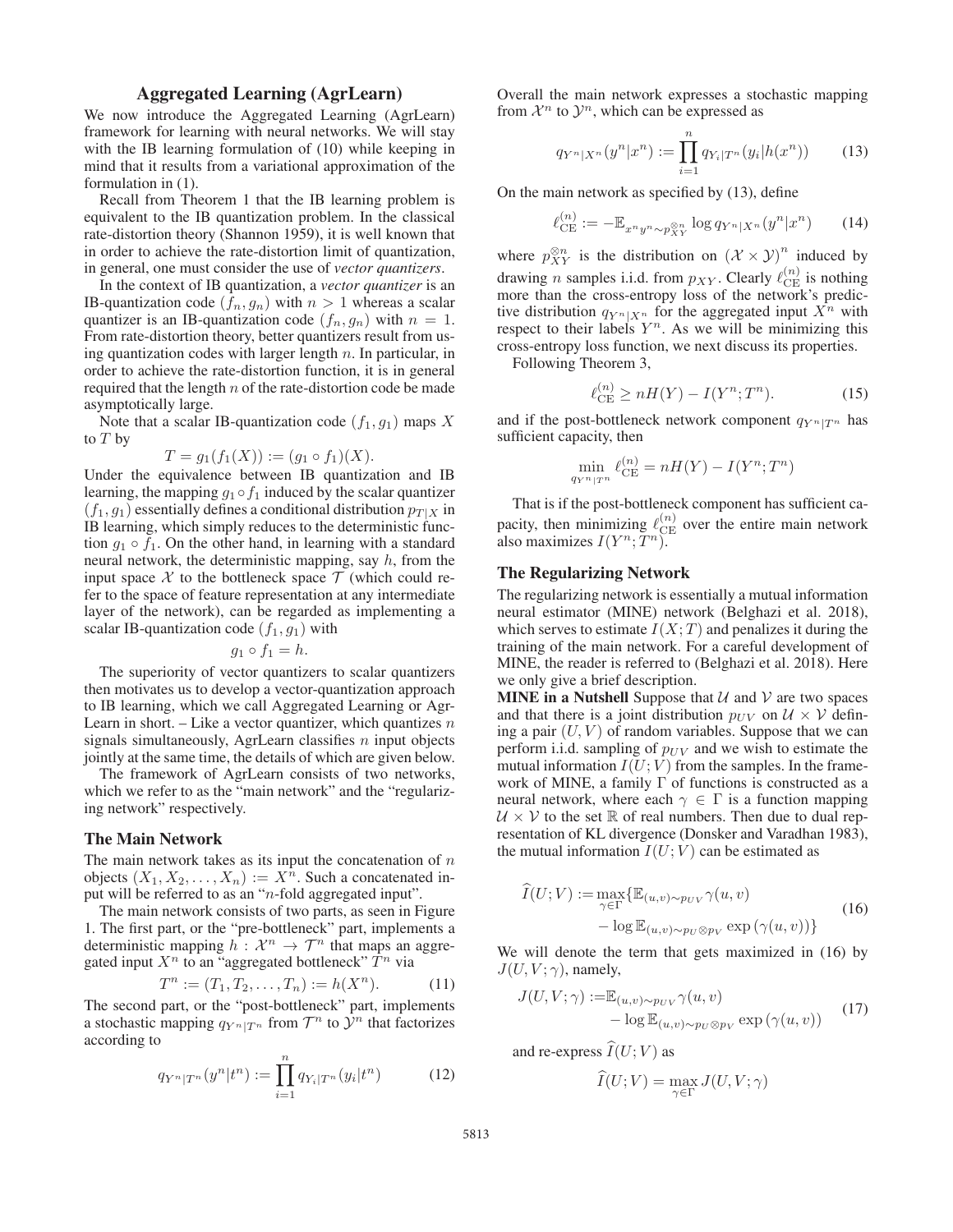

Figure 1: The main network in AgrLearn. The small circle denotes concatenation.

As usual, practical computation of  $J(U, V; \gamma)$  exploits Monte-Carlo approximation based on samples drawn from  $p_{UV}$ . A natural way to apply MINE to the estimation of  $I(X;T)$  in AgrLearn is taking  $\mathcal{U} := \mathcal{X}^n$ ,  $\mathcal{V} := \mathcal{T}^n$ ,  $U = X^n, V = T^n$ .

This allows us to estimate  $I(X^n;T^n)$  by

$$
\widehat{I}(X^n;T^n) = \max_{\gamma \in \Gamma} J(X^n,T^n;\gamma)
$$
\n(18)

where  $T^n$  is computed by the pre-bottleneck component of the main network with  $X<sup>n</sup>$  as its input. We may then take  $\widehat{I}(X^n;T^n)$  as an approximation of  $nI(X;T)$ . The network<br>implementing the computation of  $I(X^n, T^n \cdot \gamma)$  is referred implementing the computation of  $J(X^n, T^n; \gamma)$  is referred to as the regularizing network.

Algorithm 1 Training in  $n$ -fold AgrLearn Initialize  $h, q_{Y^n|T^n}$ , and  $\gamma$ while not stop training do Draw  $m \times n$  examples to form a batch of  $m$  n-fold aggregated examples  $\left\{ x_{(1)}^n, x_{(2)}^n, \ldots, x_{(m)}^n \right\}$  $\overline{1}$ for  $k = 1$  to  $K$  do for  $i = 1$  to m do  $t_{(i)}^n := h(x_{(i)}^n)$ end for Select a random permutation  $\tau$  on  $\{1, 2, ..., m\}$ Forward compute  $J := \frac{1}{m} \sum_{i=1}^{m}$  $\sum_{i=1}^m \gamma(x_{(i)}^n, t_{(i)}^n) \log \frac{1}{m} \sum_{i=1}^{m}$  $\sum_{i=1}^m \exp\left(\gamma(x_{(i)}^n, t_{(\tau(i))}^n)\right)$  $\overline{ }$  $\gamma \leftarrow \gamma + \lambda_{\text{in}} \cdot \frac{\partial J}{\partial \gamma}$ end for Select a random permutation  $\tau$  on  $\{1, 2, \ldots, m\}$ Forward compute  $J := \frac{1}{m} \sum_{i=1}^{m}$  $\sum_{i=1}^{m} \gamma(x_{(i)}^n, t_{(i)}^n)$  –  $\log \frac{1}{m} \sum_{i=1}^{m}$  $\sum_{i=1}^m \exp\left(\gamma(x_{(i)}^n, t_{(\tau(i))}^n)\right)$  $\overline{ }$ Forward compute  $\ell := \frac{1}{m} \sum_{i=1}^{m}$  $\sum_{i=1}^{m} \log q_{Y^{n}|T^{n}}(y_{(i)}^{n}|t_{(i)}^{n})$ Compute  $\Omega := \ell + \alpha \cdot J$ ,  $h \leftarrow h - \lambda_{\text{out}} \cdot \frac{\partial \Omega}{\partial h}$ , and  $q_{Y^n|T^n} \leftarrow q_{Y^n|T^n} - \lambda_{\text{out}} \cdot \frac{\partial \Omega}{\partial q_{Y^n|T^n}}$ end while

#### Training and Prediction

With this development, we may define an overall objective function  $\Omega(h, q_{Y^n|T^n}, \gamma)$  as

$$
\Omega(h, q_{Y^n|T^n}, \gamma) := \ell_{\mathrm{CE}}^{(n)} + \alpha J(X^n, T^n; \gamma) \qquad (19)
$$

where we note that the term  $\alpha J(X^n, T^n; \gamma)$  also depends on  $h$  implicitly. The above development then suggests that solving the IB learning problem in the form of (10) can be approximated by solving the following min-max problem:

$$
\min_{h,q_{Y^n|T^n}} \max_{\gamma} \Omega(h,q_{Y^n|T^n},\gamma) \tag{20}
$$

In the training of AgrLearn, mini-batched SGD can be used to solve the above min-max problem. The training algorithm is given in Algorithm 1.

In the prediction phase, "Replicated Classification" protocol is used<sup>2</sup>. Each object X is replicated n times and concatenated to form the input. The average of  $n$  predictive distributions generated by the model is taken as the label predictive distribution for X.

#### Experimental Studies

We evaluate AgrLearn with deep network architectures such as ResNet for classification tasks in both image and natural language domains. Standard benchmarking datasets are used.

We use mini-batched backprop for  $400$  epochs<sup>3</sup> with exactly the same hyper-parameter settings without dropout. Specifically, weight decay is  $10^{-4}$ , and each mini-batch contains 64 aggregated training examples. The learning rate for the main network is set to 0.1 initially and decays by a factor of 10 after 100, 150, and 250 epochs. Each reported performance value (error rate or accuracy) is the median of the performance values obtained in the final 10 epochs by averaging that value over running the same setting 7 times.

#### Image Recognition

Experiments are conducted on the CIFAR-10, CIFAR-100 datasets with two widely used deep network architectures, namely ResNet (He et al. 2016) and WideRes-Net (Zagoruyko and Komodakis 2016b). The CIFAR-10

 $3$ Here an epoch refers to going over N aggregated training examples, where  $N = |\mathcal{D}_{\mathcal{X}}|$ .

<sup>2</sup> Two additional protocols were also investigated. *Contextual Classification*: For each object  $X$ ,  $n - 1$  random examples are drawn from the training set  $\mathcal{D}_{\mathcal{X}}$  and concatenated with X to form the input; the predictive distribution for  $X$  generated by the model is then retrieved. This process is repeated  $k$  times, and the average of the  $k$  predictive distribution is taken as the label predictive distribution for *X*. *Batched Classification*: Let  $\mathcal{D}_{\mathcal{X}}^{\text{test}}$  denote the set of all objects to be classified. In Batched Classification,  $\mathcal{D}_{\mathcal{X}}^{\text{test}}$  are classified jointly through drawing  $k$  random batches of  $n$  objects from  $\mathcal{D}_{\mathcal{X}}^{\text{test}}$ . The objects in the  $i^{th}$  batch  $B_i$  are concatenated to form the input and passed to the model. The final label predictive distribution for each object X in  $\mathcal{D}_{\mathcal{X}}^{\text{test}}$  is taken as the average of the predictive distributions of X output by the model for all batches  $B_i$ 's containing X. Since we observe that all three protocols result in comparable performances, all results reported in the paper are obtained using the Replicated Classification protocol.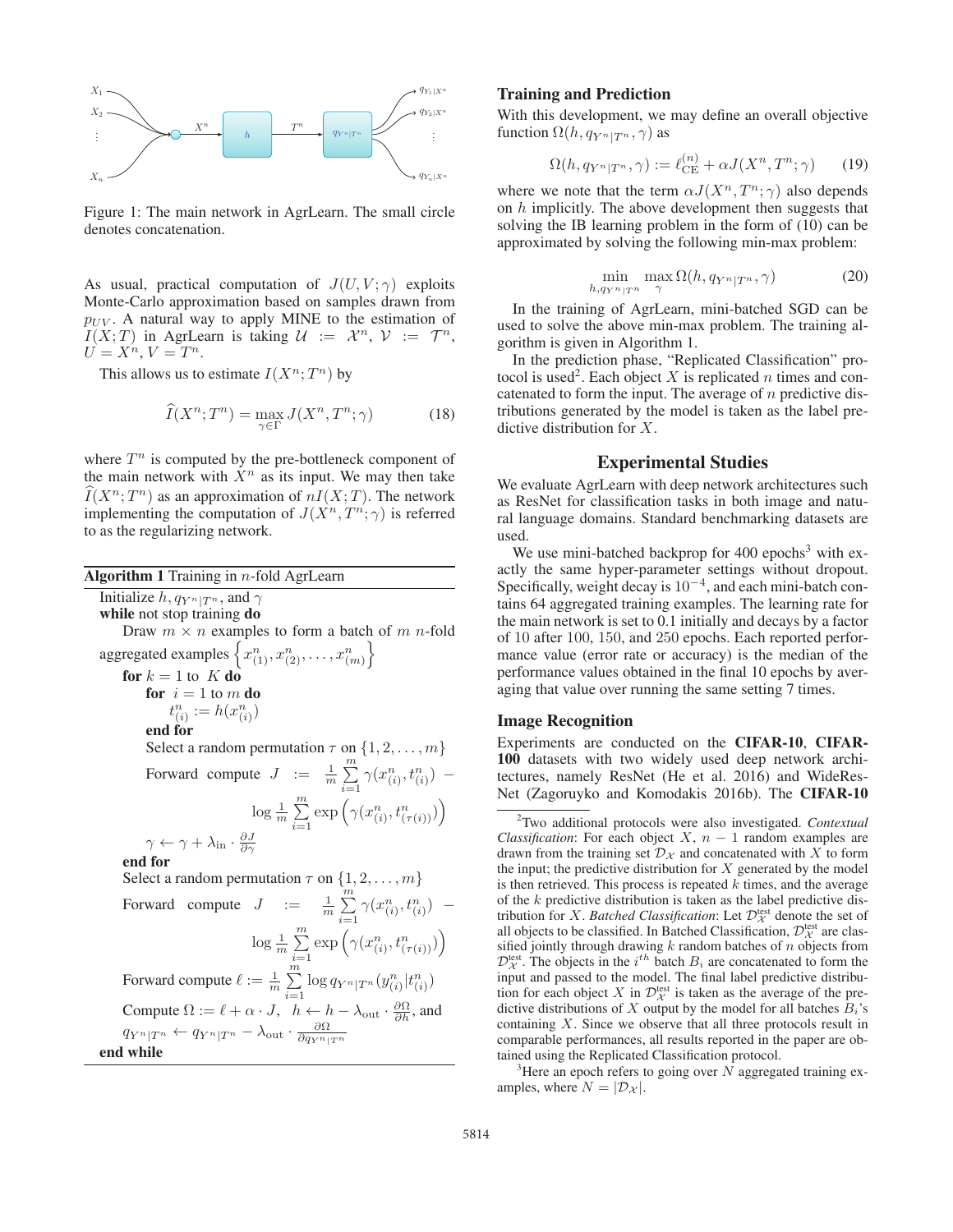dataset has 50,000 training images, 10,000 test images, and 10 image classes, and the CIFAR-100 dataset is similar to CIFAR-10 but with 100 classes.

We apply AgrLearn to the 18-layer and 34-layer Preactivation ResNet (*ResNet-18* and *ResNet-34*) (He et al. 2016) as implemented in (Liu 2017), and the 22 layer WideResNet (*WideResNet-22-10*) (Zagoruyko and Komodakis 2016b) as implemented in (Zagoruyko and Komodakis 2016a). The resulting AgrLearn model differs from original ResNet and WideResNet in its  $n$  parallel soft-max layers in post-bottleneck part(as opposed to the single softmax layer in ResNet and WideResNet) and the number of filters in the last layer of pre-bottleneck part, which is expanded by factor  $n$ . This expanding by factor  $n$  is required because the input dimension in AgrLearn increases significantly, and the model is required to extract joint features across individual objects in the amalgamated example.

Note that fold number 1 (fold-1) denotes the standard neural network in which just one object passes to the network and fold number greater than 1 denotes an AgrLean framework wherein multiple objects are aggregated and passed to the network. The quantity  $\alpha$  is the coefficient of the second term in (19), in which  $\alpha = 0$  corresponds to that only the cross-entropy loss is considered, and  $\alpha > 0$  corresponds to that the regularization network is added to the main network.

Predictive Performance The prediction error rates of AgrLearn for different number of folds are shown in Tables 1, 2, and 3.

It can be seen that AgrLearn significantly boosts the performance of ResNet-18, ResNet-34 and WideResNet-22-10. For example, with respect to ResNet-18, the relative error reductions achieved by fold-2, where  $\alpha = 0$  are 3.74%, and 2.83% on CIFAR-10, and CIFAR-100, and where  $\alpha > 0$  the reductions are 3.86%, and 3.21% on CIFAR-10, and CIFAR-100 respectively.

Similarly significant improvement upon ResNet-34 and WideResNet is also observed. For example, with respect to WideResNet-22-10, the relative error reductions achieved by fold-2, where  $\alpha = 0$ , are 2.56%, and 3.93% on CIFAR-10, and CIFAR-100, and where  $\alpha > 0$ , the reductions are 1.18%, and 3.89% on CIFAR-10, and CIFAR-100 respectively. The relative error reductions with respect to ResNet-34, achieved by fold-2, where  $\alpha = 0$  are 5.26%, and 5.16% on CIFAR-10, and CIFAR-100, and where  $\alpha > 0$ , the reductions are 5.3%, and 6.59% on CIFAR-10, and CIFAR-100 respectively.

Table 1: Test error rates (%) of ResNet-18 and its AgrLearn counterparts on CIFAR-10, and CIFAR-100

| <b>Dataset</b> |              | fold-1         | fold-2       |                |  |
|----------------|--------------|----------------|--------------|----------------|--|
|                | $\alpha = 0$ | $\alpha = 0.7$ | $\alpha = 0$ | $\alpha = 0.3$ |  |
| CIFAR-10       | 5.08         | 492            | 4.89         | 4.73           |  |
| $CIFAR-100$    | 23.7         | 23.7           | 23.03        | 22.94          |  |

Model Behavior During Training The typical behavior of ResNet-18 for fold-1 and fold-4 (in terms of test error rate) across training epochs is shown in Figure 2. It is seen

|  |  |  | Table 2: Test error rates (%) of WideResNet-22-10 and its |  |  |
|--|--|--|-----------------------------------------------------------|--|--|
|  |  |  | AgrLearn counterparts on CIFAR-10, and CIFAR-100          |  |  |

| <b>Dataset</b> |              | fold-1         | fold-2       |                |  |  |  |  |
|----------------|--------------|----------------|--------------|----------------|--|--|--|--|
|                | $\alpha = 0$ | $\alpha = 0.7$ | $\alpha = 0$ | $\alpha = 0.3$ |  |  |  |  |
| CIFAR-10       |              | 4.23           | 4.19         | 4.18           |  |  |  |  |
| $CIFAR-100$    | 21.13        | 21 1           | 20.3         | 20.28          |  |  |  |  |

Table 3: Test error rates (%) of ResNet-34 and its AgrLearn counterparts on CIFAR-10, and CIFAR-100

| <b>Dataset</b> |              | fold-1         | $fold-2$     |                |  |
|----------------|--------------|----------------|--------------|----------------|--|
|                | $\alpha = 0$ | $\alpha = 0.7$ | $\alpha = 0$ | $\alpha = 0.3$ |  |
| $CIFAR-10$     | 4.94         | 4.91           | 4.68         | 4.65           |  |
| $CIFAR-100$    | 23.86        | 23.82          | 22.63        | 22.25          |  |

that in the "stable phase" of training, the test error of fold-4 (black curve) continues to decrease whereas the test performance of fold-1 (red curve) fails to further improve. This can be explained by the training loss curve of fold-1 (blue curve), which drops to zero quickly in this phase and provides no training signal for further tuning the network parameters. In contrast, the training curve of fold-4 (purple curve) maintains a relatively high level, allowing the model to keep tuning itself. The relatively higher training loss of fold-4 is due to the much larger space of the amalgamated examples. Even in the stable phase, one expects that the model is still seeing new combinations of images. In other words, we argue that aggregating several examples into a single input can be seen as an implicit form of regularization, preventing the model from over-fitting by limited the number of individual examples.



Figure 2: Training loss and test error on CIFAR-10.

Sensitivity to Model Complexity With fold-n AgrLearn, the output label space becomes  $\mathcal{Y}^n$ . This significantly larger label space seems to suggest that AgrLearn favors a more complex model. In this study, we start with ResNet-18 for fold-2 and investigate the behavior of the model when it becomes more complex. The options we investigate include increasing the model width (by doubling the number of filters per layer) and increasing the model depth (from 18 layers to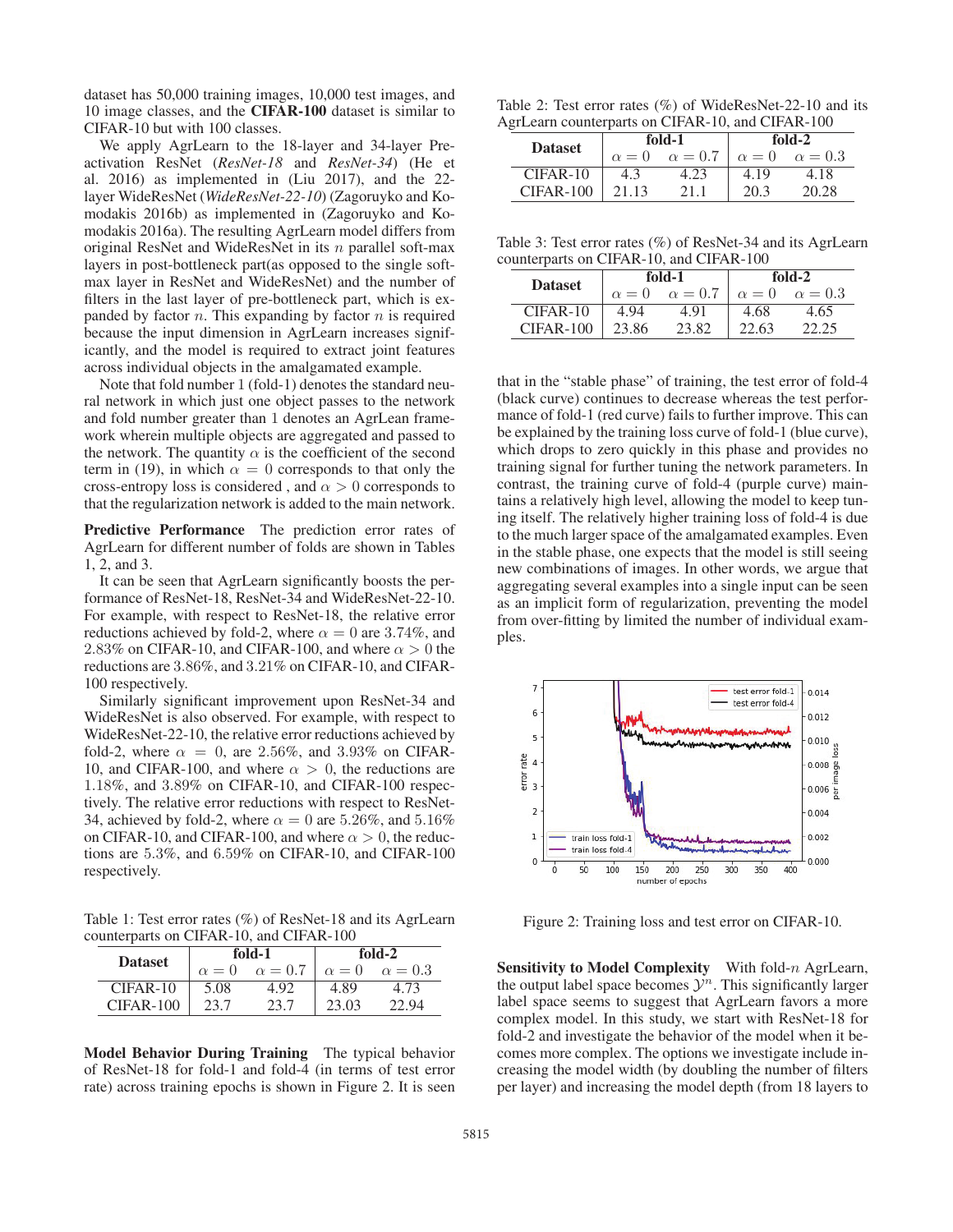Table 4: Test error rates (%) of ResNet-18 (for fold-2,  $\alpha =$ 0.3) and its more complex variants

|                        | $CIFAR-10$ | CIFAR-100 |
|------------------------|------------|-----------|
| ResNet-18              | 4.73       | 22.94     |
| ResNet-18+double layer | 4.3        | 21.78     |
| ResNet-34              | 4.65       | 22.25     |
| ResNet-34+double layer | 4.45       | 21.68     |

34 layers). The performances of these models are given in Table 4.

Table 4 shows that increasing the model width with respect to ResNet-18, and ResNet-34, improves the performance of AgrLearn on both CIFAR-10 and CIFAR-100. For example, doubling the number of filters in ResNet-18 reduces the error rate for fold-2 where  $\alpha$  is equal to 0.3 from 4.73% to 4.3% on CIFAR-10, and from 22.94% to 21.78% on CIFAR-100, respectively. It also shows that increasing the model width with respect to ResNet-34 by factor 2, reduces the error rate from 4.65% to 4.45% on CIFAR-10, and from 22.25% to 21.68% on CIFAR-100.

We hypothesize that with AgrLearn, the width of a model plays a critical role. This is because the input dimension in AgrLearn increases significantly and the model is required to extract joint features across individual objects in the amalgamated example.

Moreover, increasing the model depth improves performance. For example, the relative error reductions from ResNet-18 to ResNet-34, where  $\alpha$  is equal to 0.3 are 1.7%, and 3% on CIFAR-10, and CIFAR-100 respectively.

Behavior with Respect to Fold Number We also conduct experiments investigating the performance of ResNet-18 with varying fold number  $n$ . Table 5 suggests that the performance of ResNet-18 is significantly boosted by increasing the number of folds  $n$ . For example, the relative error reductions achieved by fold-4, where  $\alpha$  is equal to 0 are 4.72%, and 5.11% on CIFAR-10, and CIFAR-100, while the relative error reductions achieved by fold-2, are 3.74%, and 2.83% on CIFAR-10, and CIFAR-100. This shows that increasing the number of folds improves the performance of AgrLearn on both CIFAR-10 and CIFAR-100. Moreover, the relative error reductions achieved by fold-4, where  $\alpha > 0$ are 4.7%, and 5.8% on CIFAR-10, and CIFAR-100 respectively.

Table 5: Test error rates (%) of ResNet-18 for varying fold numbers

| <b>Dataset</b> | fold-1       |                | fold-2       |                | fold-4       |              |
|----------------|--------------|----------------|--------------|----------------|--------------|--------------|
|                | $\alpha = 0$ | $\alpha = 0.7$ | $\alpha = 0$ | $\alpha = 0.3$ | $\alpha = 0$ | $\alpha = 4$ |
| $CIFAR-10$     | 5.08         | 4.92           | 4.89         | 4.73           | 4.84         | 4.69         |
| $CIFAR-100$    | 23.7         | 23.7           | 23.03        | 22.94          | 22.49        | 22.32        |

#### Text Classification

We test AgrLearn with two widely adopted NLP deeplearning architectures, CNN and LSTM (Hochreiter and Schmidhuber 1997), using two benchmark sentenceclassification datasets, Movie Review (Pang and Lee 2005)

and Subjectivity (Pang and Lee 2004). Movie Review and Subjectivity contain respectively 10,662 and 10,000 sentences, with binary labels. We use 10% of random examples in each dataset for testing and the rest for training, as explained in (Kim 2014a).

For CNN, we adopt CNN-sentence (Kim 2014a) and implement it exactly as (Kim 2014b). For LSTM, we just simply replace the convolution and pooling components in CNN-sentence with standard LSTM units as implemented in (Abadi et al. 2016). The final feature map of CNN and the final state of LSTM are passed to a logistic regression classifier for label prediction. Each sentence enters the models via a learnable, randomly initialized word-embedding dictionary. For CNN, all sentences are zero-padded to the same length.

Table 6: Accuracy (%) obtained by CNN, LSTM and their respective AgrLearn models

| <b>Dataset</b> |          | <b>CNN</b> | <b>LSTM</b> |        |  |
|----------------|----------|------------|-------------|--------|--|
|                | $fold-1$ | $fold-2$   | fold-1      | fold-2 |  |
| Movie Review   | 76.1     | 79.3       | 76.2        | 77.8   |  |
| Subjectivity   | 90.01    | 93.5       | 90.2        | 92.1   |  |

The fold-2 AgrLearn model corresponding to the CNN and LSTM models are constructed, where  $\alpha$  is equal to 0. In CNN with fold-2, the aggregation of two sentences in each input simply involves concatenating the two zero-padded sentences. In LSTM with fold-2, when two sentences are concatenated in tandem, an EOS word is inserted after the first sentence.

We train and test the CNN, LSTM and their respective AgrLearn models on the two datasets, and report their performance in Table 6. Clearly, the AgrLearn models improve upon their corresponding CNN or LSTM counterparts. In particular, the relative performance gain brought by Agr-Learn on the CNN model appears more significant, amounting to 4.2% on Movie Review and 3.8% on Subjectivity.

## **Conclusion**

Aggregated Learning, or AgrLearn, is a simple and effective neural network modeling framework, justified information theoretically. It builds on an equivalence between IB learning and IB quantization and exploits the power of vector quantization, which is well known in information theory. We have demonstrated its effectiveness through the significant performance gain it brings to the current art of deep network models.

We believe that the proposal and successful application of AgrLearn in this paper signals the beginning of a promising and rich theme of research. Many interesting questions deserve further investigation. For example, how can we characterize the interaction between model complexity, fold number and sample size in AgrLearn? Additionally, the aggregation of inputs provides additional freedom in the architectural design of the network; how can such freedom be better exploited?